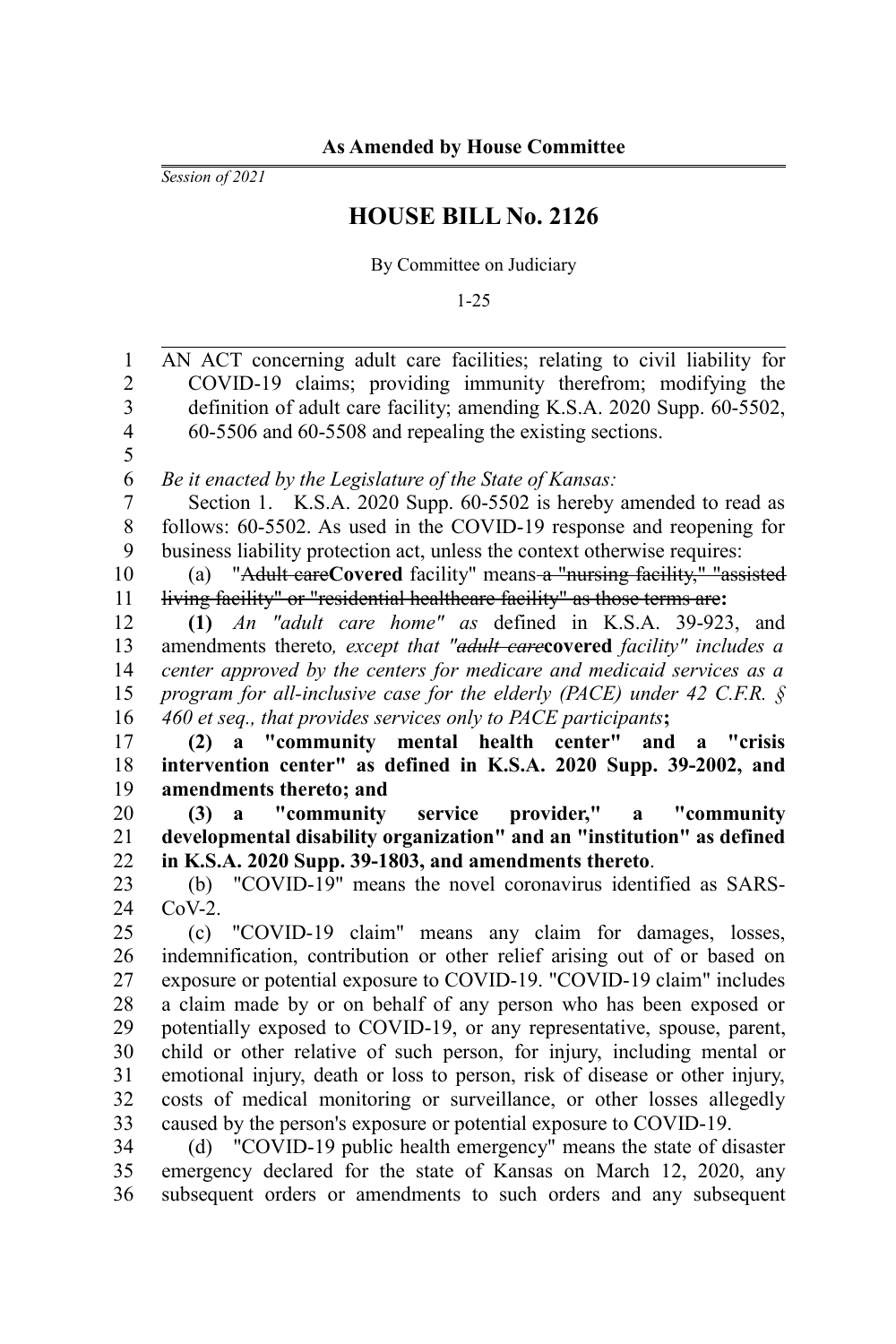disaster emergency declared for the state of Kansas regarding the COVID-19 pandemic. 1 2

(e) "Disinfecting or cleaning supplies" includes, but is not limited to, hand sanitizers, disinfectants, sprays and wipes. 3 4

(f) "Healthcare provider" means a person or entity that is licensed, registered, certified or otherwise authorized by the state of Kansas to provide healthcare services in this state, including a hospice certified to participate in the medicare program under 42 C.F.R. § 418 et seq. "Healthcare provider" does not include any entity licensed under chapter 39 of the Kansas Statutes Annotated, and amendments thereto. 5 6 7 8 9 10

(g) "Person" means an individual, for-profit or not-for-profit business entity, business trust, estate, trust, partnership, limited liability company, association, joint venture, public corporation, government or political subdivision, agency or instrumentality or any other legal or commercial entity. 11 12 13 14 15

(h) "Personal protective equipment" means coveralls, face shields, gloves, gowns, masks, respirators or other equipment designed to protect the wearer from the spread of infection or illness. 16 17 18

(i) "Product liability claim" means any strict liability, ordinary negligence or implied warranty claim or action brought for harm caused by the manufacture, production, making, construction, fabrication, design, formula, preparation, assembly, installation, testing, warnings, instructions, marketing, packaging, storage or labeling of the relevant product. 19 20 21 22 23

(j) "Public health directives" means any of the following that is required by law to be followed related to public health and COVID-19: 24 25

(1) State statutes, rules and regulations or executive orders issued by the governor pursuant to K.S.A. 48-925, and amendments thereto; 26 27

(2) federal statutes or regulations from federal agencies, including the United States centers for disease control and prevention and the occupational safety and health administration of the United States department of labor; or 28 29 30 31

(3) any lawful order or proclamation issued under authority of the Kansas emergency management act, and amendments thereto, by a board of county commissioners, the governing body of a city or a local health officer. 32 33 34 35

(k) "Qualified product" means: (1) Personal protective equipment used to protect the wearer from COVID-19 or the spread of COVID-19; (2) medical devices, equipment and supplies used to treat COVID-19, including products that are used or modified for an unapproved use to treat COVID-19 or prevent the spread of COVID-19; (3) medical devices, equipment or supplies utilized outside of the product's normal use to treat COVID-19 or to prevent the spread of COVID-19; (4) medications used to treat COVID-19, including medications prescribed or dispensed for 36 37 38 39 40 41 42 43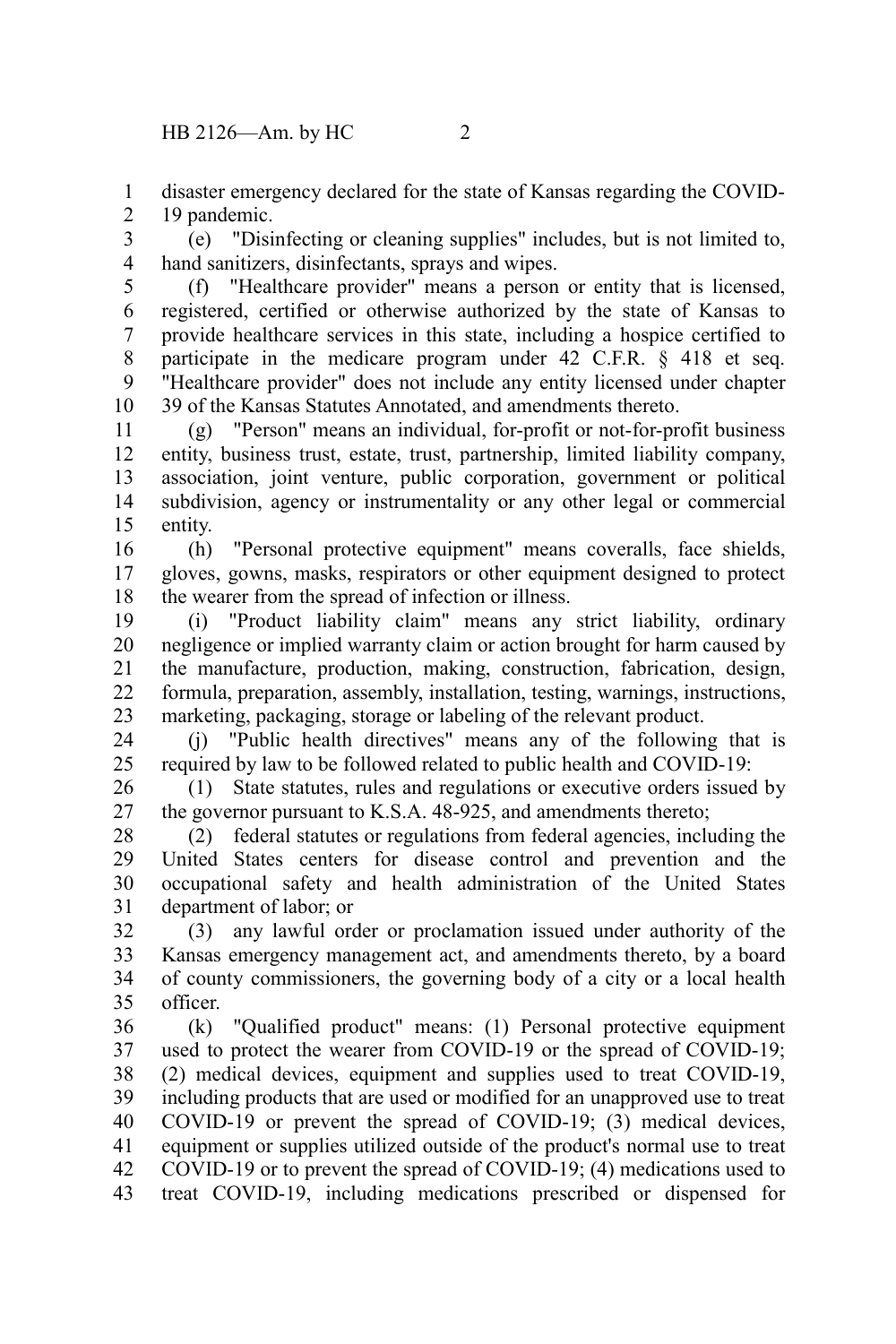offlabel use to attempt to combat COVID-19; (5) tests used to diagnose or determine immunity to COVID-19; (6) disinfecting or cleaning supplies; (7) clinical laboratory services certified under the federal clinical laboratory improvement amendments in section 353 of the public health service act, 42 U.S.C. § 263a; and (8) components of qualified products. Sec. 2. K.S.A. 2020 Supp. 60-5506 is hereby amended to read as follows:  $60-5506$ . (a) Notwithstanding any other provision of law, an adult care **a covered** facility shall have an affirmative defense to *is immune from* liability in a civil action for damages<del>, administrative fines or penalties</del> for a COVID-19 claim-if such facility: (1) (A) Was caused, by the facility's compliance with a statute or rule and regulation, to reaccept a resident who had been removed from the facility for treatment of COVID-19; or (B) treats a resident who has tested positive for COVID-19 in such facility in compliance with a statute or rule and regulation; and (2) is acting pursuant to and in substantial compliance with public health directives. (b) As used in this section, "public health directives" means any of the following that is required by law to be followed related to public health and COVID-19: (1) State statutes, rules and regulations or executive orders issued by the governor pursuant to K.S.A. 48-925, and amendments thereto; or (2) federal statutes or regulations from federal agencies, including the United States centers for disease control and prevention and the occupational safety and health administration of the United States department of labor **if such facility was in substantial compliance with public health directives applicable to the activity giving rise to the cause of action when the cause of action accrued**. *(b) The provisions of this section shall apply to any claim for damages or liability that arise out of or relate to acts, omissions or decisions related to the COVID-19 public health emergency***As used in this section, "public health directives" means any of the following that are required by law to be followed related to COVID-19: (1) State statutes or rules and regulations; or (2) federal statutes or regulations from federal agencies, including the United States centers for disease control and prevention and the occupational safety and health administration of the United States department of labor***. (c) The provisions of this section shall not apply to civil liability when it is established that the act, omission or decision* **giving rise to the cause of action** *constituted gross negligence or willful, wanton or reckless conduct.* 1 2 3 4 5 6 7 8 9 10 11 12 13 14 15 16 17 18 19 20 21 22 23 24 25 26 27 28 29 30 31 32 33 34 35 36 37 38 39 40 41 42

Sec. 3. K.S.A. 2020 Supp. 60-5508 is hereby amended to read as 43